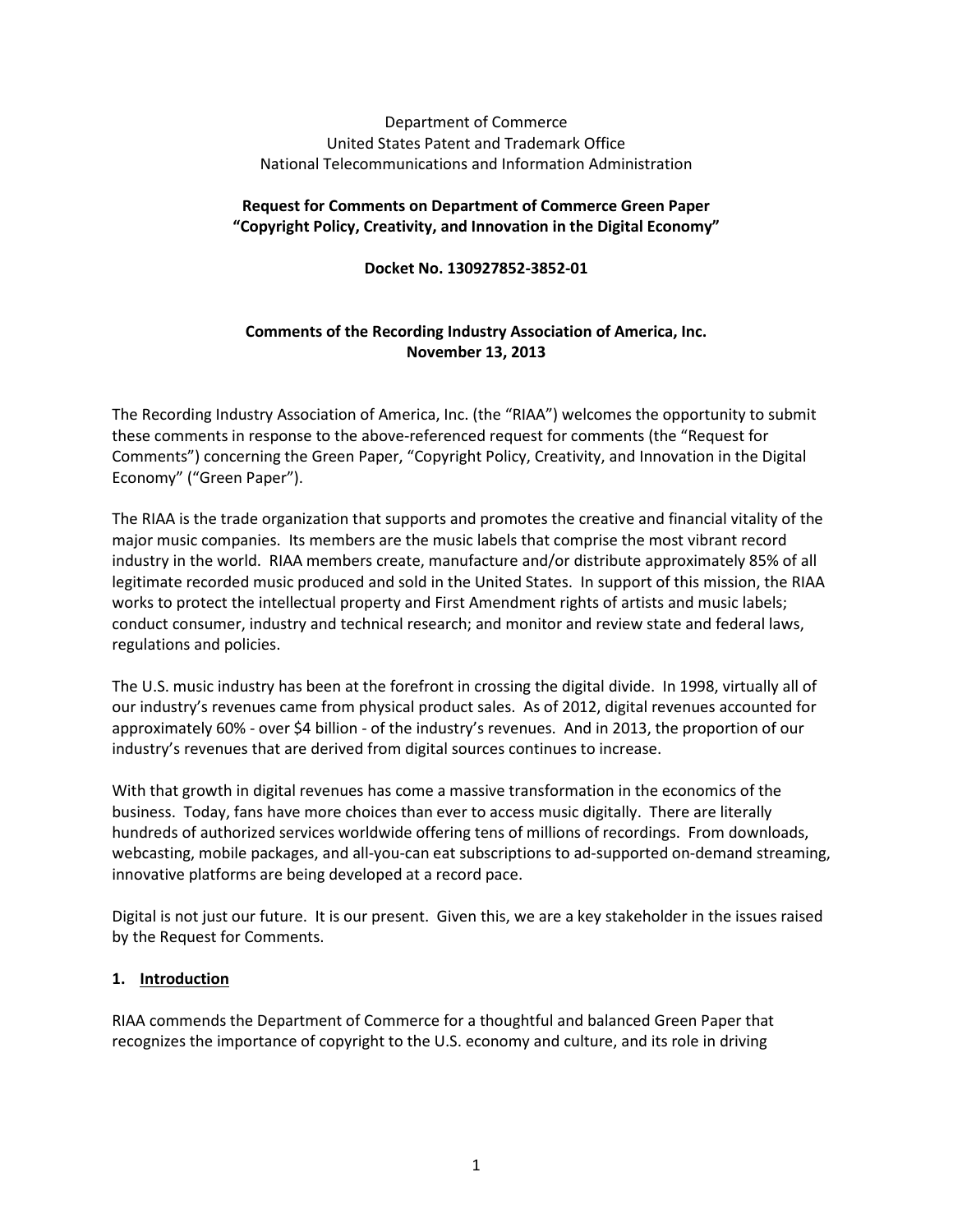innovation. We appreciate the Department's proper acknowledgement that copyright "has been a vital contributor to U.S. cultural and economic development for more than two hundred years."<sup>[1](#page-1-0)</sup>

The Department rightfully recognizes that protecting the creation of, and investment in, copyrighted works serves to further the Constitution's mandate of promoting the progress of science and useful arts and our shared goals of fostering an efficient, legitimate, digital marketplace. This should act as the guiding principle as the Government continues this inquiry and further develops its policies.

The demand for U.S. cultural works, and particularly music, has directly impacted the innovation and evolution of various products and services to disseminate, consume, or share information about those works. For example:

- Music is driving business at major technology companies: In the past few years, technology companies from Google to Apple to Amazon, as well as a variety of startups have announced and funded the development of new music delivery services.
- Music has driven adoption of smartphones and tablets: Virtually every smartphone or tablet manufacturer includes music player capability within the device, and has marketed at least one of its devices by, among other things, touting the device's music capabilities.<sup>[2](#page-1-1)</sup>
- Music has played a significant role in Apple's growth: Apple's rise from its falter in the 1990s has been credited to Apple's move into digital music, with the development and rapid public adoption of the iPod in 2001 and its extension to the iPhone line, as well as the launch of iTunes in 200[3](#page-1-2). $3$
- In-car music enhancements have driven the sale of cars: Luxury cars are marketing themselves based on the enhanced digital music experience in the car, [4](#page-1-3) and now more than 100 vehicle models have digital radio in the dashboard.<sup>[5](#page-1-4)</sup>

[http://www.uspto.gov/news/pr/2013/13-22.jsp.](http://www.uspto.gov/news/pr/2013/13-22.jsp) ("Press Release")<br><sup>2</sup> See infra, footnote 3. See also, ad for Samsung Galaxy S4, available at

<span id="page-1-2"></span>[http://www.htc.com/us/smartphones/htc-rezound/,](http://www.htc.com/us/smartphones/htc-rezound/) etc.<br><sup>[3](http://www.htc.com/us/smartphones/htc-rezound/)</sup> See Van Buskirk, Eric, "Without Music, Apple Would be Nothing," Time, September 14, 2012, available at <http://business.time.com/2012/09/14/without-music-apple-would-be-nothing/> ("If Apple had never delved into the world of music, it may never have made that transition; at the very least, it would have taken much longer. During that time, the world would have moved on. It might have been too late. Apple would not be the company it is today and may have faded into irrelevance or even worse."). See also Raboch, Henrique et al., "Fall and Rise of Apple, Inc.: Different Factors Influencing the Company's Growth," IV Encrontro de Estudos em Estrategia, June 21- 23, 2009, available a[t http://www.anpad.org.br/diversos/trabalhos/3Es/3es\\_2009/2009\\_3ES493.pdf](http://www.anpad.org.br/diversos/trabalhos/3Es/3es_2009/2009_3ES493.pdf) ("The firm's greatest move for growing at a high level is foreseeing the opportunity at the digital music sector."), and Solsman, Joan et al., "As iPods fade out, Apple's iTunes turns up the volume," CNET, October 29, 2013, available at [http://news.cnet.com/8301-13579\\_3-57609845-37/as-ipods-fade-out-apples-itunes-turns-up-the-volume/,](http://news.cnet.com/8301-13579_3-57609845-37/as-ipods-fade-out-apples-itunes-turns-up-the-volume/) noting that the iPod "helped pave the way to the company's current riches" and that nearly all of the key functions of the iPod could be found in the iPhone.

<span id="page-1-0"></span> $1$  "U.S. Department of Commerce Produced Comprehensive Analysis Addressing Copyright Policy, Creativity, and Innovation in the Digital Economy," Press Release No. 13-22, July 31, 2013, available at

<span id="page-1-1"></span>[http://www.youtube.com/watch?v=zDVI0r1vRFw,](http://www.youtube.com/watch?v=zDVI0r1vRFw) marketing materials for HTC Rezound, available at

<span id="page-1-3"></span> $4$  See, e.g., the Cadillac commercial at [http://www.youtube.com/watch?v=00eY-Ub53f4,](http://www.youtube.com/watch?v=00eY-Ub53f4) and BMW marketing materials for its connected music experience at

[http://www.bmw.com/com/en/insights/technology/connecteddrive/2013/services\\_apps/online\\_entertainment.ht](http://www.bmw.com/com/en/insights/technology/connecteddrive/2013/services_apps/online_entertainment.html) [ml.](http://www.bmw.com/com/en/insights/technology/connecteddrive/2013/services_apps/online_entertainment.html)

<span id="page-1-4"></span> $5$  See, e.g., Pandora Press Release, June 25, 2013, available at

<http://investor.pandora.com/phoenix.zhtml?c=227956&p=irol-newsArticle&id=1832680> ("The company now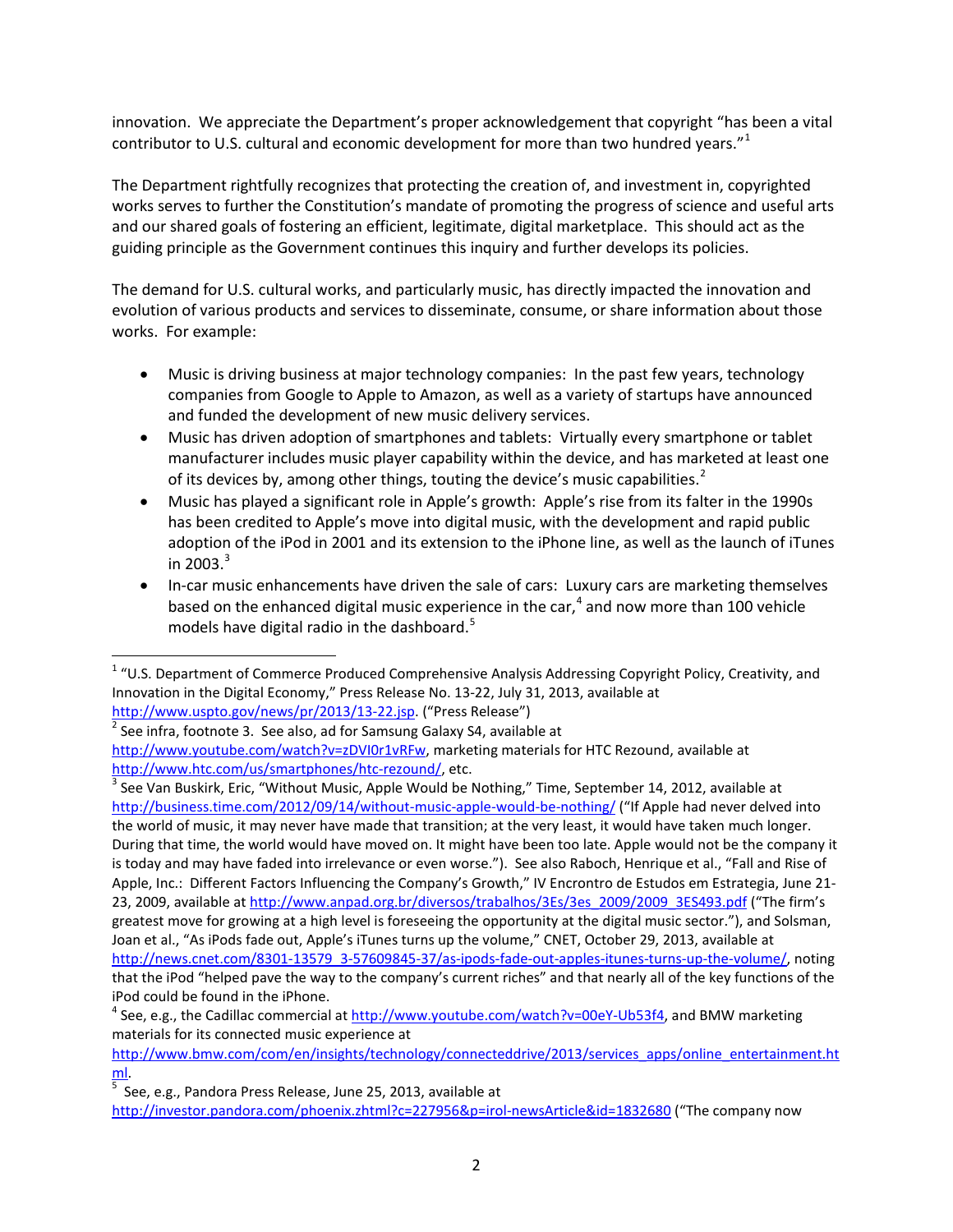- Music is driving user engagement with social media:
	- Facebook: 37 of the top 50 pages (74%) on Facebook are for creative content (music, books, movies/TV) or creators of creative content<sup>[6](#page-2-0)</sup> and 9 of the top 10 celebrities on Facebook are sound recording artists.<sup>[7](#page-2-1)</sup> Music is also driving the creation of new apps and digital advertising methodologies on Facebook.<sup>[8](#page-2-2)</sup>
	- Twitter: 3[9](#page-2-3) of the top 50 profiles (78%) on Twitter are for actors or sound recording artists<sup>9</sup> and 9 of the top [10](#page-2-4) celebrities on Twitter are sound recording artists.<sup>10</sup>
	- YouTube: 28 of the top 30 most viewed videos (93%) on YouTube are official videos for sound recordings owned or distributed by the major record labels.<sup>[11](#page-2-5)</sup>

In light of this, there is and should continue to be an increasingly symbiotic relationship among digital technology, the Internet, and the creative industries. As Assistant Secretary of Commerce for Communications and Information and NTIA Administrator Lawrence E. Strickling correctly points out, "In this digital future, the rights of creators and copyright owners are appropriately protected; creative industries continue to make their substantial contributions to the nation's economic competitiveness; digital service providers continue to expand the variety and quality of their offerings; technological innovation continues to thrive; and consumers have access to the broadest possible range of creative content."<sup>[12](#page-2-6)</sup>

In short, the music industry, like others in the creative communities, is working very hard to grow this digital marketplace, driving new technologies and services, and entering into new digital content agreements and partnerships. The difference in the music landscape between now and just five years ago is astounding. With faster mobile speeds and the rapid transition from online to mobile, even more innovative ways of delivering music through different models and structures will evolve.

But in order to make this digital marketplace truly work, we must ensure that these vibrant new legitimate and authorized technologies are not undermined by those engaged in illegal activity. And because the digital environment changes so quickly, solutions to illegal activity should be flexible enough to address the adapting market, while at the same time faithful to the core principles founded in the Constitution derived from property rights. Thus, we agree that solutions to the issues raised in the Green Paper may require a combination of private sector cooperation, legal remedies, technology, and public outreach and education, along with continued development of options to access copyrighted works legally.

In light of this background, we offer the following observations on the five areas highlighted in the Request for Comments.

estimates that fully one-third of all new cars sold in 2013 in the US will have Pandora installed, including over 100 vehicle models made available from Acura, BMW, Buick, Cadillac, Chevrolet, Ford, GMC, Honda, Hyundai, Lexus, Lincoln, Mazda, Mercedes-Benz, MINI, Nissan, Scion, Suzuki and Toyota. Pandora listeners can also look forward to

[http://www.adweek.com/news/technology/facebook-music-app-gets-jack-box-jumping-153170.](http://www.adweek.com/news/technology/facebook-music-app-gets-jack-box-jumping-153170)<br><sup>9</sup> See http://www.socialbakers.com/twitter/, checked October 29, 2013.

<span id="page-2-6"></span>

l

<span id="page-2-0"></span>future integrations in Dodge, Infiniti, Jeep, Kia and Ram vehicles.").<br>
<sup>6</sup> See [http://www.socialbakers.com/facebook-pages/,](http://www.socialbakers.com/facebook-pages/) checked October 29, 2013.<br>
<sup>7</sup> See [http://www.socialbakers.com/facebook-pages/celebrities/,](http://www.socialbakers.com/facebook-pages/celebrities/) check

<span id="page-2-2"></span><span id="page-2-1"></span>

<span id="page-2-5"></span><span id="page-2-4"></span><span id="page-2-3"></span><sup>&</sup>lt;sup>10</sup> See [http://www.socialbakers.com/twitter/group/celebrities/,](http://www.socialbakers.com/twitter/group/celebrities/) checked October 29, 2013.<br><sup>11</sup> See [http://en.videotrine.com/all/youtube/all-time,](http://en.videotrine.com/all/youtube/all-time) checked October 29, 2013<br><sup>12</sup> Press Release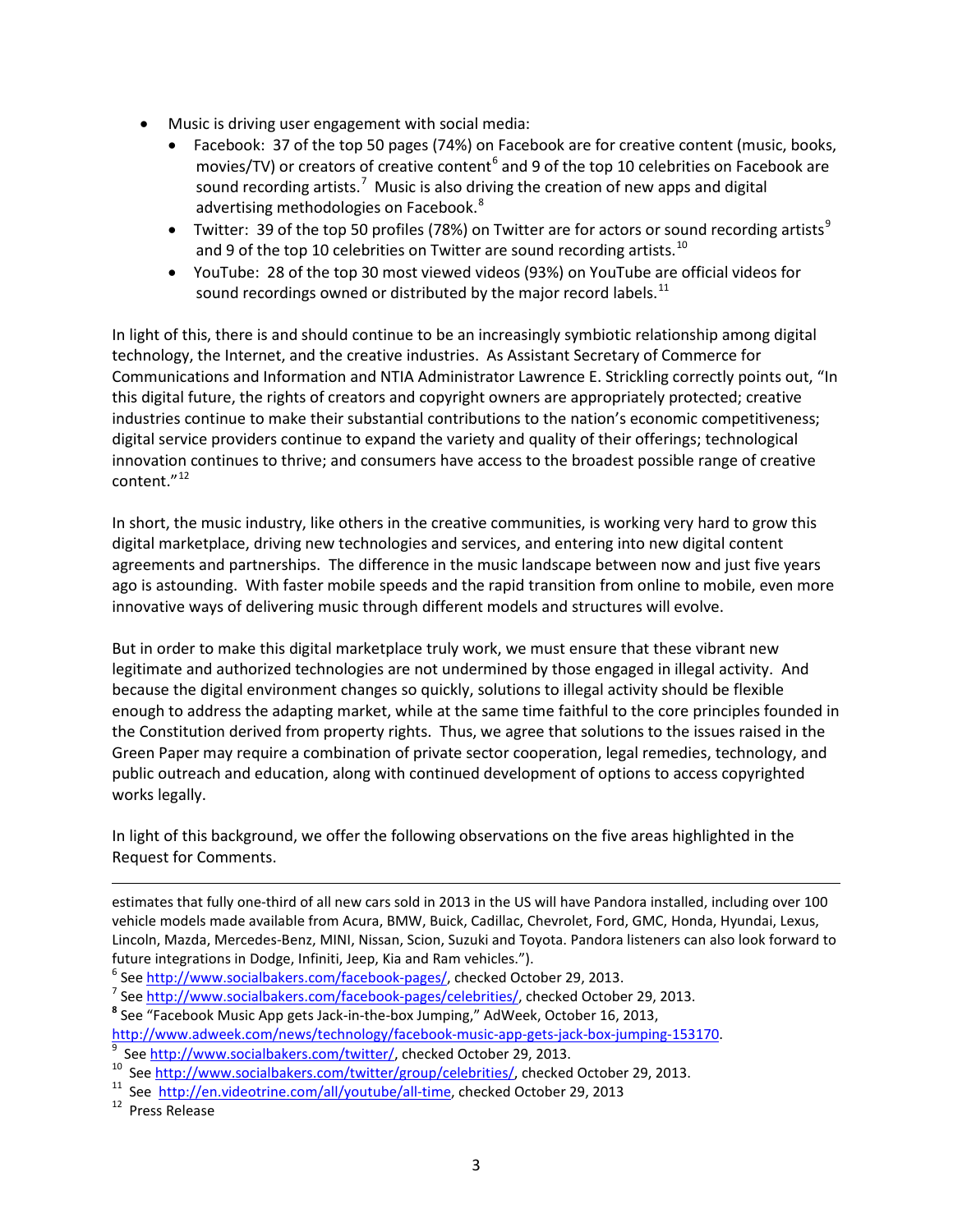## **2. On the Operation of DMCA Notice and Takedown**

The principles behind the DMCA – to incentivize cooperation among legitimate, law abiding, passive intermediaries and content owners by providing safe harbors and a mechanism for the efficient removal of unauthorized content<sup>[13](#page-3-0)</sup> – are sound. We agree that it is appropriate to have proper incentives among law abiding companies in the digital ecosystem to encourage a legal marketplace and the free flow of information while discouraging infringing activity, with due consideration for the legitimate rights of all stakeholders.

However, the DMCA was written in 1998 for a World Wide Web that was only a few years old and access to it for most Americans was via low-speed, dial-up connections. It was negotiated before Google was founded, and before Napster was released. Congress did not anticipate today's Internet where most Americans have access via broadband connections, server capacity is inexpensive, there is widespread awareness and use of peer-to-peer technologies and lockers, and there are a variety of tools readily available to circumvent the notice and takedown system. Moreover, judicial interpretations of the law have weakened the DMCA in ways that were not anticipated during discussions leading to the DMCA.<sup>[14](#page-3-1)</sup> The instant and widespread repopulation of files that have been "taken down" on hosted sites is a good example of a problem that, unless effectively addressed, undermines the careful balance Congress intended to strike.

We agree with the Department that the time is ripe to address some of the deficiencies in the way the DMCA notice and takedown system operates today. Although the immunity available to qualified intermediaries is broad and remains constant, the protection from infringement offered by the notice and takedown system simply is not achieving its intended goals in the current Internet ecosystem and is inefficient. For example, we continue to find Katy Perry's "Roar" on mp3skull.com among the first Google search results for "Katy Perry Roar Mp3" after we have sent well over 300 notices about the recording to mp3skull.com and to Google.<sup>[15](#page-3-2)</sup> In fact, we have sent over 35 million copyright removal

<span id="page-3-0"></span> <sup>13</sup> *See*, *e.g.* Report of House Commerce Committee on H.R. 2281, the Digital Millennium Copyright Act, H.R. Rep. No. 105-551, pt. 2, 49 (1998) (stating that the DMCA "preserves strong incentives for service providers and copyright owners to cooperate to detect and deal with copyright infringements that take place in the digital networked environment"); Conference Report on H.R. 2281, the Digital Millennium Copyright Act, H.R. Rep. No. 105-796, 73 (1998) ("[T]his legislation is not intended to discourage the service provider from monitoring its service for infringing material.").

<span id="page-3-1"></span><sup>14</sup> *See, e.g.*, UMG Recordings. Inc. v. Veoh Networks Inc., 665 F. Supp. 2d 1099 (CD. Cal. 2009), *aff'd*, UMG Recordings, Inc. v. Shelter Capital Partners LLC, 667 F.3d 1022 (9th Cir. 2011); Capitol Records, Inc. v. MP3Tunes, LLC, 611 F. Supp. 2d 342 (S.D.N.Y. 2009). The district court decision in *Viacom, Inc. v. YouTube, Inc.*, 718 F. Supp. 2d 514 (S.D.N.Y. 2010), *aff'd in part, rev'd in part, and remanded*, 676 F.3d 19 (2d Cir. 2012), reaffirmed, 107 USPQ 2d BNA 1157 (S.D.N.Y. 2013), currently on appeal to the Second Circuit, is another example of misinterpretation of the statute, although that decision was reversed in part on appeal. See also RIAA's joint filing with several other creative content organizations dated December 10, 2010 in response to the Department of Commerce Notice of Inquiry on Copyright Policy, Innovation and the Internet Economy in 75 Fed. Reg. 61419 (October 5, 2010). The joint filing is available at [http://www.ntia.doc.gov/files/ntia/comments/100910448-0448-](http://www.ntia.doc.gov/files/ntia/comments/100910448-0448-01/attachments/Copyright%20NOI%20(revised)%20-%20121310%20(3334319).pdf)

<span id="page-3-2"></span>[<sup>01/</sup>attachments/Copyright%20NOI%20\(revised\)%20-%20121310%20\(3334319\).pdf](http://www.ntia.doc.gov/files/ntia/comments/100910448-0448-01/attachments/Copyright%20NOI%20(revised)%20-%20121310%20(3334319).pdf) ("Joint DOC Submission").<br><sup>15</sup> See also RIAA's joint filing with The Motion Picture Association of America (MPAA) and the National Music Publishers' Association (NMPA) dated August 10, 2012, in response to the request for written submissions issued by the office of the Intellectual Property Enforcement Coordinator (IPEC) in 77 Fed. Reg. 38,088 (June 26, 2012). The joint submission is available at [http://www.mpaa.org/Resources/7960e748-c27e-4745-afe9-](http://www.mpaa.org/Resources/7960e748-c27e-4745-afe9-1012c85a4755.pdf) [1012c85a4755.pdf](http://www.mpaa.org/Resources/7960e748-c27e-4745-afe9-1012c85a4755.pdf) ("Joint IPEC Submission").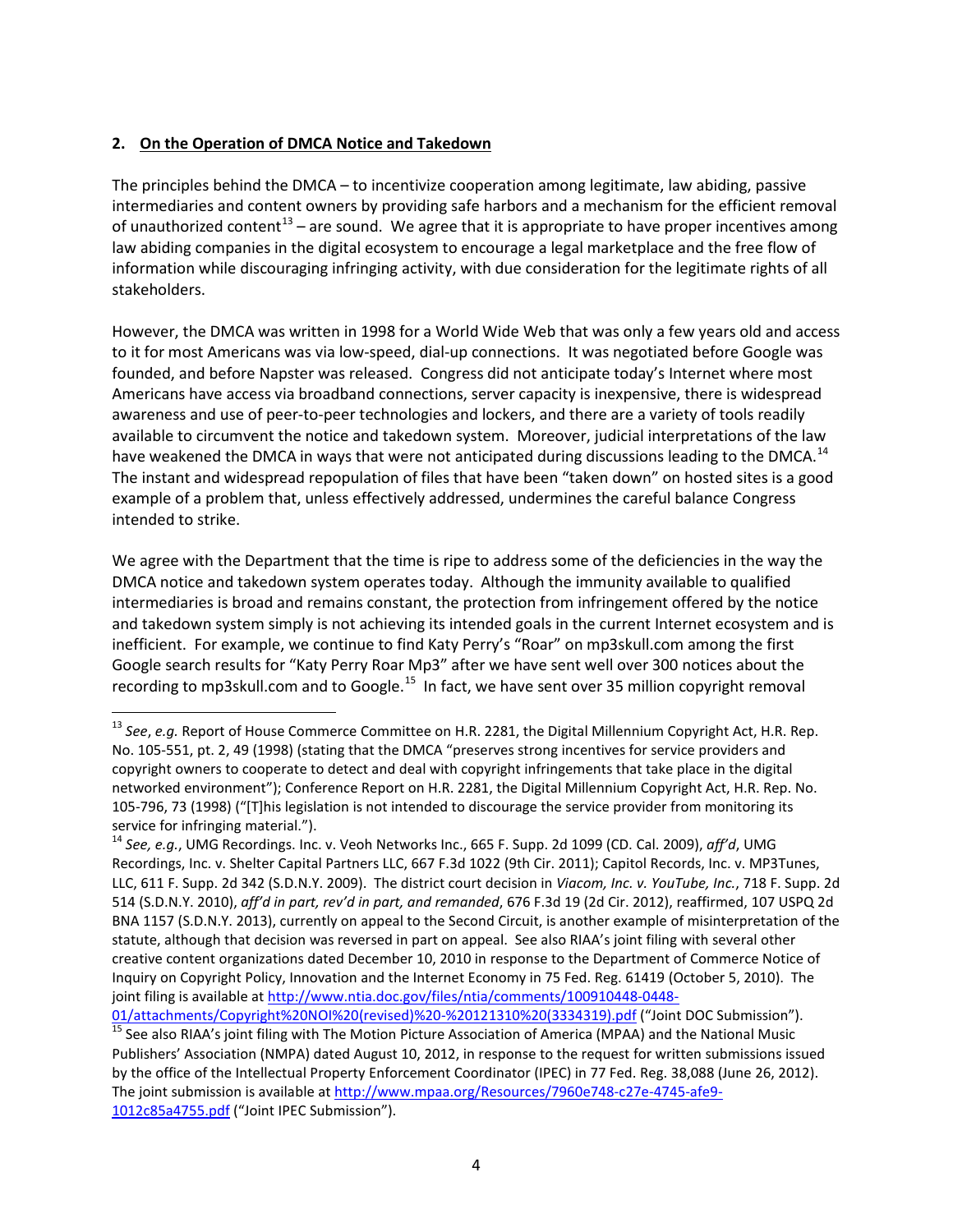requests to Google concerning roughly 200 rogue sites, and yet some of the top noticed sites continue to show up on the first page of search results. Locking both creators and intermediaries into an old, ineffective system squelches innovation and stunts the growth of new Internet services that consumers demand, while also limiting the ability to properly address the potential abuse that the current system may inadvertently incentivize.

We further agree with the Department's recommendation that relevant parties should develop and implement voluntary best practices to address these concerns, and appreciate the Department's announced plans to hold roundtable discussions on this topic. In addition to the other issues noted in the Request for Comments, issues that should be addressed in any voluntary practice discussions include the following:

- (i) ensuring "take down means keep down" by preventing repopulation of the work taken down under the notice and takedown system – whether at a hosting provider or in a search index of the same work at the same website;
- (ii) applying disclosure/identification and promotion of authorized sites and services to consumers in search rankings;
- (iii) ensuring demotion of rogue sites in search rankings through objective criteria such as number of legitimate notices sent about the site;
- (iv) ensuring that any auto-complete or similar function in search activity does not recommend sites, videos, apps or similar items that have been identified as persistently engaging in or facilitating infringement;
- (v) including common-sense checks to avoid wide-scale infringement via hosting sites, such as checks on content widely disseminated from the site, or removing financial incentives for uploaders to load copyrighted content to the site;
- (vi) assuring clarity and efficacy of repeat infringer termination policies; and
- (vii) establishing commitments to work together to develop and implement effective technical measures to help identify copyrighted works and the rights or permissions associated with those works in order to ensure those rights or permissions are fairly respected, in compliance with other legal principles.

Although best practices are not a silver bullet, they offer a mechanism to address the rapidly changing digital environment we face today, while holding to core principles. They provide flexibility to permit stakeholders to address abuses, and to implement a practical system that encourages legal alternatives and discourages infringing uses in a fair and balanced manner.

The music industry stands ready to work on these issues with search engines, remote storage services, locker services, domain name registrars/registries, and others, just as we have with payment processors, ISPs, and advertising intermediaries. Internet intermediaries are our partners. Music drives their products and services and makes them desirable to consumers. As described above, technology services make our members' music available to global audiences. This interdependence provides long-term growth opportunities for both creators and technology companies.

We have confidence that, working together with these partners, and with encouragement from the Government, we can take steps to accomplish the original goals of the DMCA, and to update the notice and takedown system to adapt it to 2014 and beyond.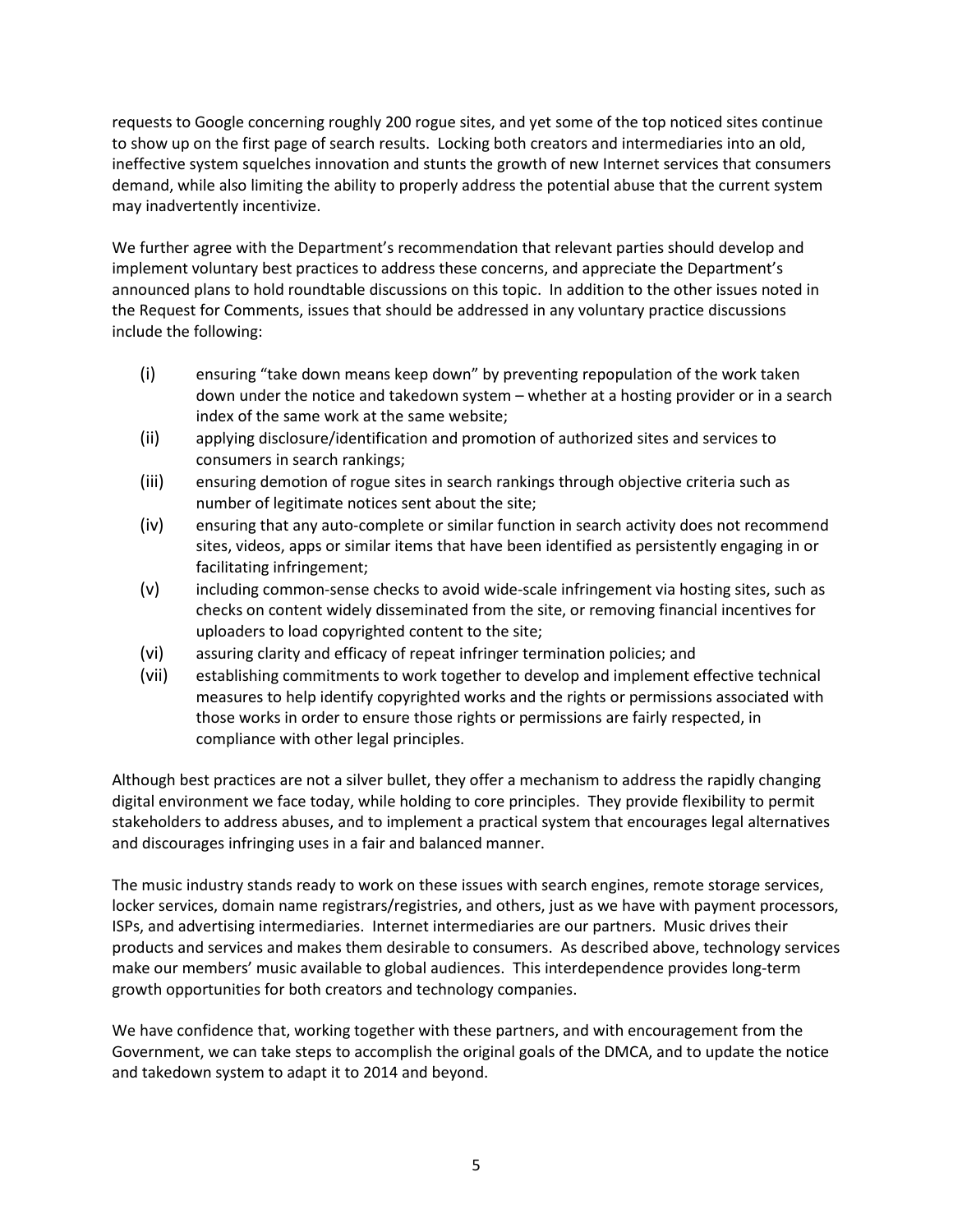## **3. On Legal Framework for Remixes**

Before turning to the question of whether the legal framework for remixes is sufficient, the Task Force should first identify what it means by a remix when framing the question. The term "remix" has been used to describe a whole range of different works, including:

- alternative versions of a sound recording, with or without new material (*e.g.*, fitness, dance, club and other multi-genre versions);
- mashups of recorded material such as the Grey Album, made by combining the Beatles' White Album and Jay Z's Black Album;
- digital sampling, using snippets of existing recordings within new ones; and
- mixtape-type products, such as unauthorized compilations of recordings by different artists, unauthorized compilations of recordings by the same artist from several albums, or simply compilations of unauthorized material.

And like these works themselves, each case is unique, necessitating a consideration of specific fact patterns, situations, and uses. Some works and uses may suitably fall within the proper parameters of the fair use doctrine; others do not. The Task Force should keep this in mind in reviewing the current legal framework. In particular, a nuanced, flexible approach to deal with the various uses that can be made of copyrighted material may be a better approach than a one-size-fits-all policy.

In addition, the Task Force should keep in mind other values that encourage artists to continue to create. One such value is protecting the artist's integrity and artistic vision for his work. We believe this means that rights holders have an obligation to consider carefully whether to prohibit the use of their intellectual property to deliver messages that are likely to tarnish the artist's reputation or that unacceptably dilute the value or meaning of the original recording. To be clear, we believe in a balanced fair use doctrine and that certain criticism, scholarship, etc., should not require licenses, but we also want to caution that these issues need to be considered as well in evaluating when it is appropriate to permit remixes absent authorization from the rights holder.

Finally, the Task Force should be mindful of the various licensing models available today to address at least some forms of what might be considered remixes, including:

- the YouTube Content ID system and other content identification systems, such as Audible Magic;
- robust B2B sample licensing within the music industry;<sup>[16](#page-5-0)</sup> and
- $\bullet$  efforts to develop a comprehensive micro-licensing platform.<sup>17</sup>

Several of the types of remixes noted above may be adequately addressed via the marketplace. For example, sound recording licenses with YouTube permit users to post certain types of remixes of our members' works on YouTube. YouTube pays the rights holders for the use of their creations in the subsequent user generated content (UGC), and permits rights holders to exercise further control over

<span id="page-5-1"></span><span id="page-5-0"></span><sup>&</sup>lt;sup>16</sup> Several companies exist to clear and license digital music samples, including Diamond Time.<br><sup>17</sup> See Christman, Ed, "RIAA & NMPA Eyeing Simplified Music Licensing System, could Unlock "Millions" in New Revenue," Billboard, June 13, 2013, available at [http://www.billboard.com/biz/articles/news/record](http://www.billboard.com/biz/articles/news/record-labels/1566550/riaa-nmpa-eyeing-simplified-music-licensing-system-could)[labels/1566550/riaa-nmpa-eyeing-simplified-music-licensing-system-could.](http://www.billboard.com/biz/articles/news/record-labels/1566550/riaa-nmpa-eyeing-simplified-music-licensing-system-could) We and NMPA are actively continuing our efforts to develop such a platform.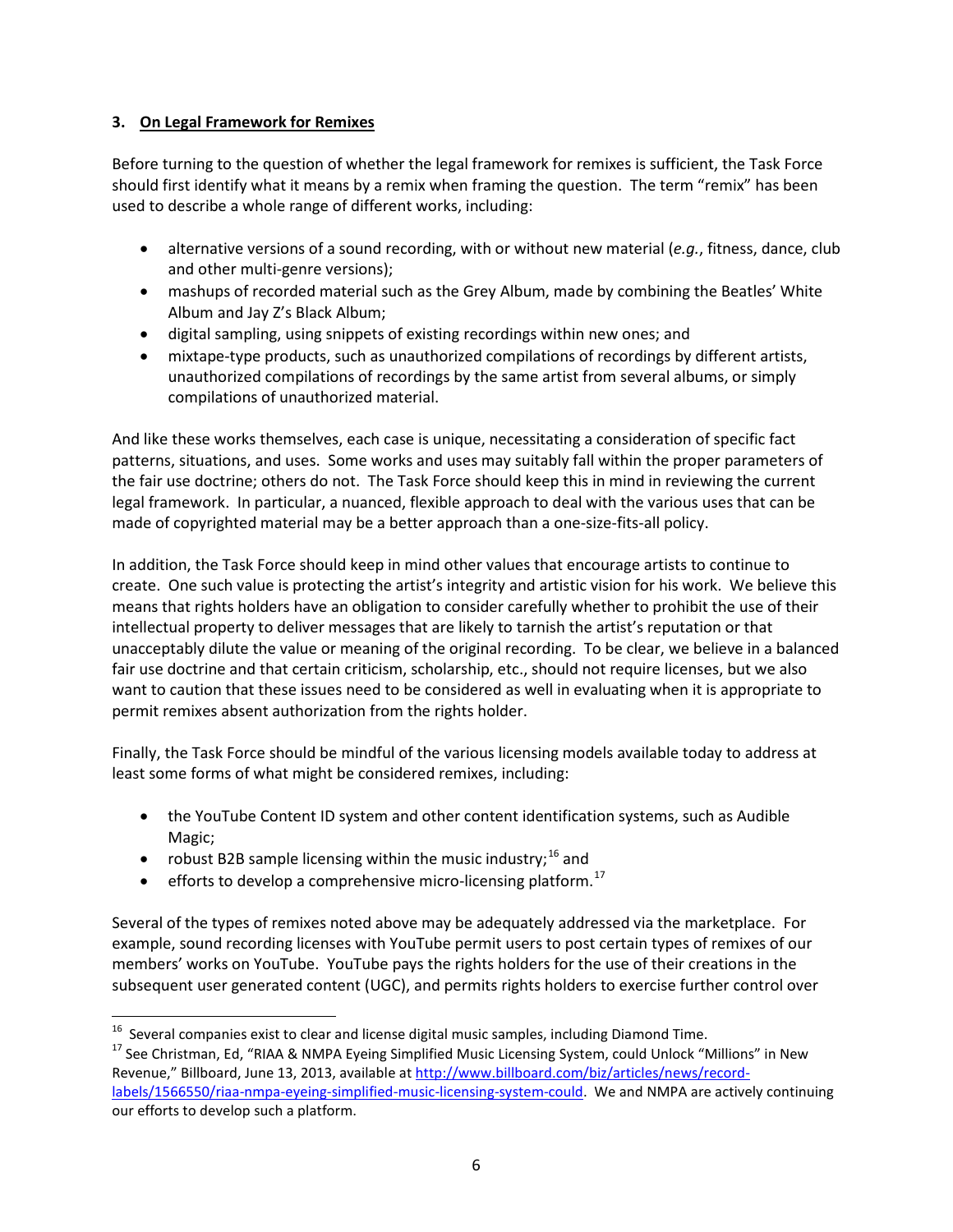their works when needed. Under this system, users can include their UGC works on other websites via embedding the YouTube link to the work on the third-party site, or share the YouTube link to the work with others.

Is the system perfect? No, but because this system is based on contractual licenses, it is flexible and rights holders and platforms can more easily adapt to changes in the market and to address abuses if/when they arise.

In short, it appears that through the continuing growth of the marketplace, coupled with the appropriate application of the fair use doctrine and continued dialogue among stakeholders, that stakeholders have the tools necessary to further promote progress in this arena. As we represent both original creators and those that use sampling in their work, we are committed to ensuring that an appropriate balance is reached.

# **4. On First Sale in the Digital Environment**

As the Task Force evaluates first sale in the digital environment, it should inquire into the foundation behind this physical world doctrine and evaluate whether that foundation applies in today's digital world. Although often portrayed as a simple extension of Section 109, applying the first sale concept to the digital environment involves several complexities regarding application, practicality, and enforcement, and doesn't adequately take into account the real, but different, benefits users enjoy in the digital environment.

As former Register of Copyrights Marybeth Peters stated, "Digital transmissions can adversely affect the market for the original to a much greater degree than transfers of physical copies." In particular, "[p]hysical copies degrade with time and use; digital information does not. Works in digital format can be reproduced flawlessly, and disseminated to nearly any point on the globe instantly and at negligible cost."[18](#page-6-0) These differences still exist today, and must be kept in mind in addressing this issue.

Importantly, unlike distribution in the physical world, digital distribution necessitates making an exact copy of the work. First sale is based on a limitation to the right of distribution, not a limitation to the right of reproduction as well. In the physical world, the creation of a copy of the work to be sold is not permitted under the first sale doctrine.

In addition, as Ms. Peters noted, in the physical world, the further distribution of the copy subject to the first sale doctrine is inextricably linked with abandonment of possession of the copy by the distributor. Conversely, the necessity of reproduction to pass on a good within the digital realm precludes the assurance that the original owner has abandoned (disposed of) the good (or, of course, distributed only one copy). Ensuring such complete abandonment raises privacy, evidentiary, and enforcement issues. Any discussion about applying the first sale doctrine to the digital world needs to consider these costs as well.

<span id="page-6-0"></span><sup>&</sup>lt;sup>18</sup> Statement of Marybeth Peters, The Register of Copyrights, before the Subcommittee on Courts, the Internet, and Intellectual Property Committee on the Judiciary, United States House of Representatives, December 12-13, 2001 [http://www.copyright.gov/docs/regstat121201.html.](http://www.copyright.gov/docs/regstat121201.html)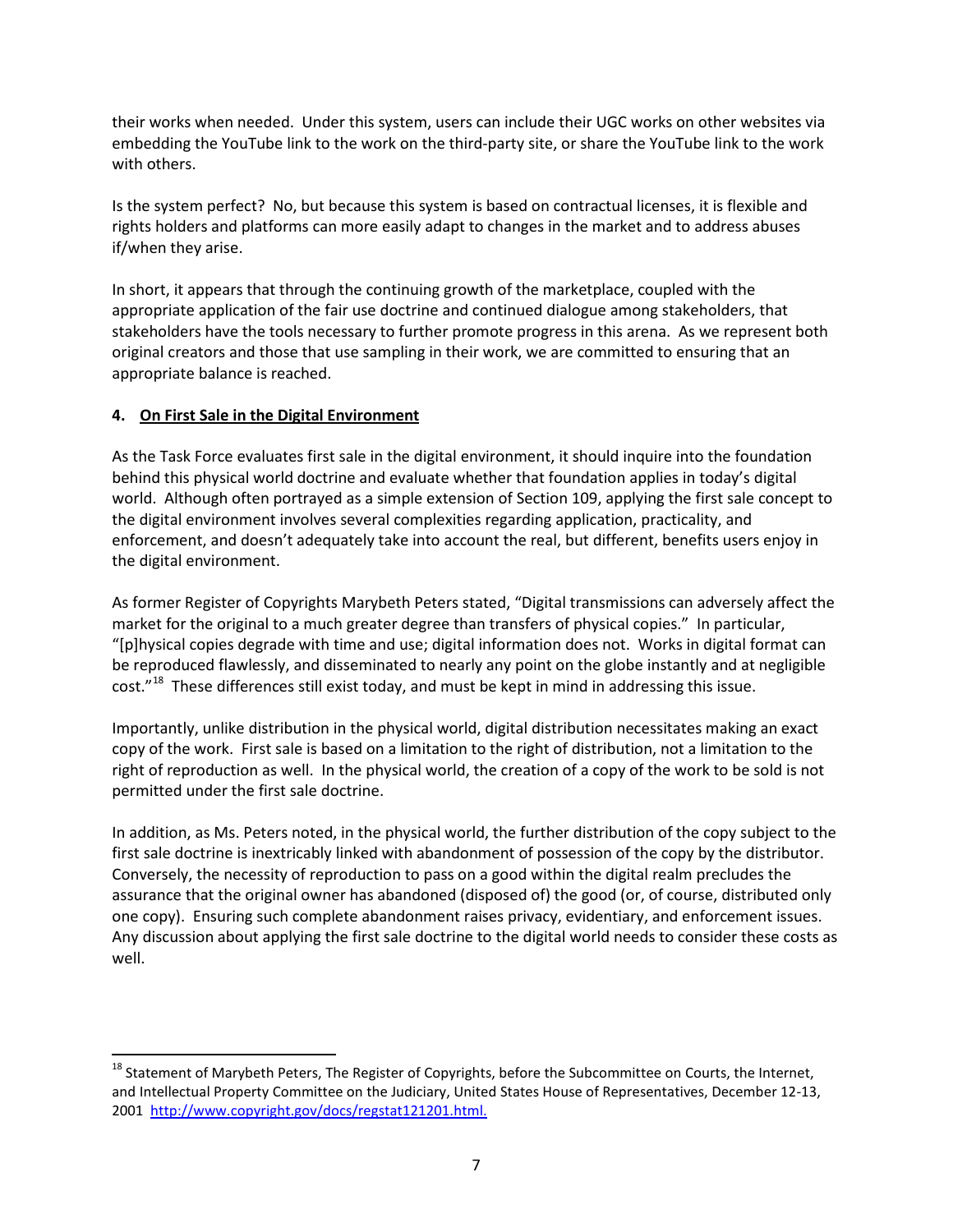Digital consumers today have unique benefits attributable to the digital space that were simply not available in the physical world. For example:

- Lower pricing: The legal digital marketplace presents consumers with a myriad of options for acquiring copies of music and other cultural works – typically at a price point far below what would be spent for a physical equivalent.
- Simultaneous usage: The legal digital marketplace for creative content today often permits multiple copies of the work to be made, permitting simultaneous sharing of those works within the household or simultaneous multiple copies on different devices.<sup>[19](#page-7-0)</sup>
- Lending with secure return: Some digital business models also permit the user to lend the user's work to another, and ensure return of that work to the user.<sup>20</sup>
- Sharing for discovery: In the music space, users have the option of sharing YouTube links to their favorite videos with a wide variety of acquaintances and the public generally.
- Trend towards access models: The clear trend towards subscription streaming services and other cloud-based business models enables consumption of copyrighted materials in ways that make possession of the copy by the consumer far less significant, or even irrelevant.

These benefits do not exist in the same manner in the physical world, and mandating that all digital models come bundled with a resale right would distort the marketplace. The Task Force should keep these existing benefits in mind in addressing whether any further benefits from a digital first sale doctrine are necessary or advisable. $^{21}$  $^{21}$  $^{21}$ 

## **5. On Statutory Damages**

"Congress's protection of copyrights is not a 'special private benefit,' but is meant to achieve an important public interest: 'to motivate the creative activity of authors and inventors by the provision of a special reward, and to allow the public access to the products of their genius after the limited period of exclusive control has expired."<sup>[22](#page-7-3)</sup> Proper consequences are a large part of adequate protection of these works. In examining statutory damages, the Task Force should keep this in mind and take into account the current need and purposes of statutory damages.

<span id="page-7-0"></span> $19$  For example, under the iTunes system, users can have and enjoy a purchased recording on 10 devices simultaneously. See [http://support.apple.com/kb/ht4627.](http://support.apple.com/kb/ht4627)<br><sup>20</sup> For example, a Kindle user can lend some of their books for up to 14 days. See

<span id="page-7-1"></span>[http://www.amazon.com/gp/help/customer/display.html?nodeId=200549320.](http://www.amazon.com/gp/help/customer/display.html?nodeId=200549320) Amazon also has a program with public libraries to make ebooks available for lending. See, e.g.,

<span id="page-7-2"></span>http://www.amazon.com/gp/feature.html?docId=1000718231.<br><sup>21</sup> Also, we'd like to clarify that not expanding first sale to digital goods should in no way affect the market for products that may incidentally contain copyrighted works. In our view, first sale applies to distribution of physical goods composed entirely of the copyrighted work – or, in other words, goods whose value is fundamentally defined by the copyrighted work, such as books, DVDs of movies, CDs of music, etc. Thus, just because a car contains copyrighted material such as diagnostic or GPS programs, the unavailability of digital first sale should not preclude resale of the car. The same is true for printers, refrigerators, TVs, or any other products that incorporate copyrighted software as a minor component of the product as opposed to creative works.

<span id="page-7-3"></span><sup>&</sup>lt;sup>22</sup> Capitol Records, Inc. v. Thomas-Rasset, 692 F.3d 899, 908 (8<sup>th</sup> Cir. 2012), quoting Sony Corp. of Am. v. Universal *City Studios, Inc.*, 464 U.S. 417, 429 (1984).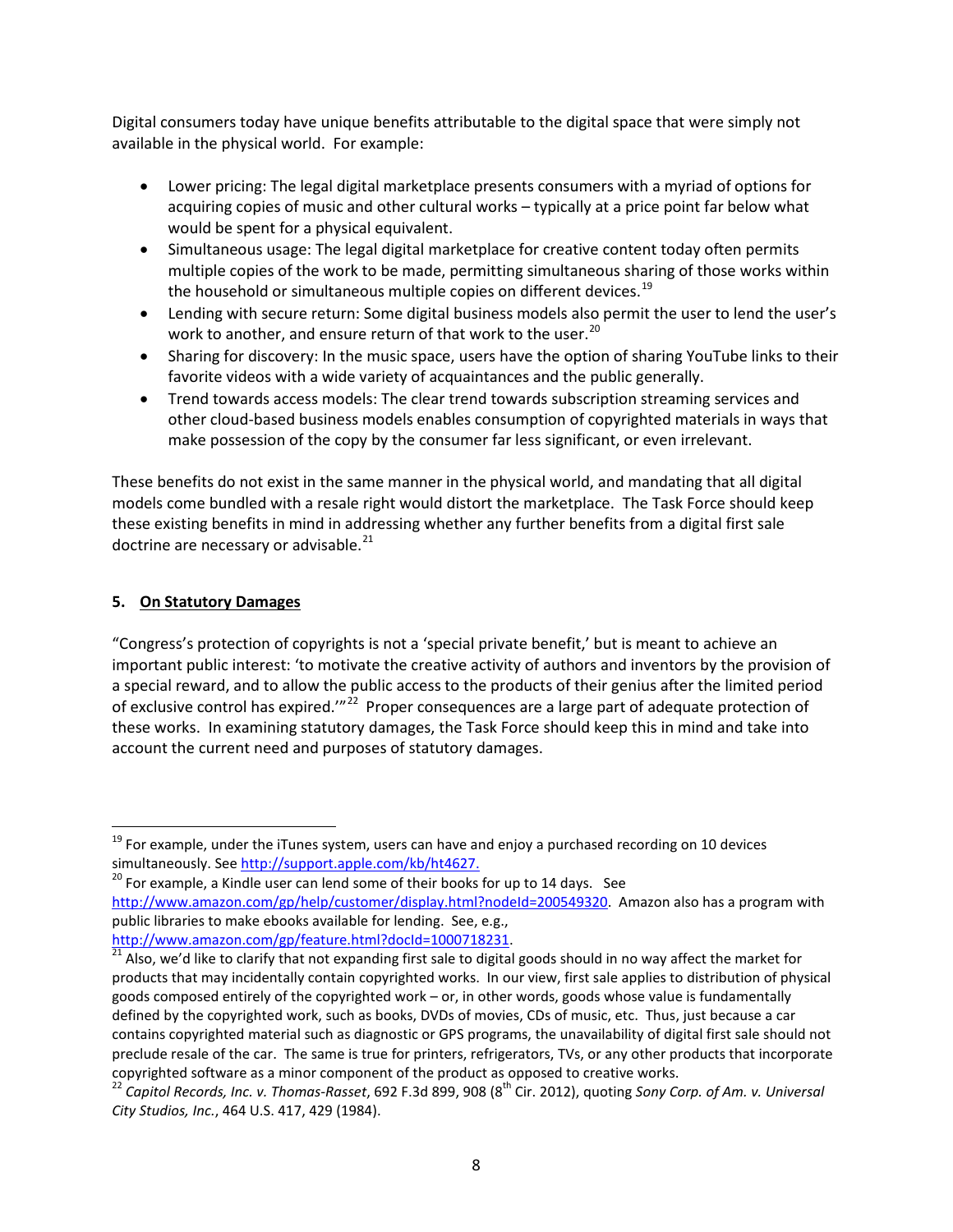#### *Purpose and Intent Behind Statutory Damages*

As Congress has noted, the copyright statutory damages provisions are designed to ensure that "the cost of infringing substantially exceeds the costs of compliance, so that persons who use or distribute intellectual property have a strong incentive to abide by copyright laws. $^{\prime\prime}^{23}$  $^{\prime\prime}^{23}$  $^{\prime\prime}^{23}$  The Supreme Court has agreed, stating that "a rule of liability which merely takes away the profits from an infringement would offer little discouragement to infringers … [and] fall short of an effective sanction for enforcement of the copyright policy."[24](#page-8-1) 

Thus, statutory damages must be meaningful, serving as a deterrent beyond mere restitution (as is true for most penalties). And the law recognizes the need for flexibility within this statutory damages construct, and provides juries with wide discretion to determine the appropriate award.<sup>25</sup> Consider two recent cases, *Thomas* and *Tenenbaum*, where the appellate courts held that the damage awards were entirely appropriate, based on the facts of each case. [26](#page-8-3) As the First Circuit noted in *Tenenbaum*, the "evidence of Tenenbaum's copyright infringement easily justifies the conclusion that his conduct was egregious. Tenenbaum carried on his activities for years in spite of numerous warnings, he made thousands of songs available illegally, and he denied responsibility during discovery. Much of this behavior was exactly what Congress was trying to deter when it amended the Copyright Act."<sup>27</sup> Similarly, the Eighth Circuit stated that "Thomas-Rasset's willful infringement and subsequent efforts to conceal her actions certainly show 'a proclivity for unlawful conduct."<sup>28</sup> (In fact, Ms. Thomas-Rasset's conduct was so egregious that *three separate* juries awarded plaintiffs significant damages.) In both cases, the courts gave deference to Congress' determination regarding how best to further the public interest in the promotion of science and the useful arts, noting in both cases the egregious behavior of the defendants.

Of course, while the higher end of the statutory award limit – \$150,000 per work in exceptional cases – is often discussed, the same isn't true of the lower end – \$750 per work. (Under the law, most statutory awards should be in the range of \$750-\$30,000 per work, but can be awarded as high as \$150,000 for work if the infringement was committed willfully. In some cases, where the work does not bear any evidence of copyrighted status and the user had no reason to believe his acts constituted infringement, the award may be reduced to as little as \$200 per work.)<sup>29</sup> This gives juries the ability to assess the facts of any given case, and impose statutory damages within these limits that they feel are appropriate given the conduct at issue. The Task Force should consider whether the availability of this lower range and the discretion granted to juries adequately address fears of large awards against individual infringers while at the same time not unduly restricting the triers of fact from making an appropriate award.<sup>[30](#page-8-7)</sup>

<span id="page-8-1"></span>

<span id="page-8-2"></span>

<span id="page-8-3"></span>

<span id="page-8-4"></span>

<span id="page-8-6"></span><span id="page-8-5"></span>

<span id="page-8-0"></span><sup>&</sup>lt;sup>23</sup> H.R. Rep. 106-216, at 6.<br>
<sup>24</sup> F.W. Woolworth Co. v. Contemporary Arts, Inc., 344 U.S. 228, 233 (1952).<br>
<sup>25</sup> See, e.g. Columbia Pictures Indus. V. Krypton Broad. of Birmingham, Inc., 259 F.3d 1186 (9<sup>th</sup> Cir. 2001). they believed and had reasonable grounds for believing their use was fair use under 17 USC § 107.<br><sup>30</sup> Note that, while some portray the \$150,000 high end of the statutory damages spectrum as unsupportable, even

<span id="page-8-7"></span>the Tenenbaum and Thomas juries – who found both defendants' actions willful and egregious – awarded significantly below this maximum, further highlighting the discretion within individual cases. In addition, we note that when considering the statutory range amount on an inflation-adjusted basis, they are in fact at historically low levels, substantially lower than the amounts in 1909.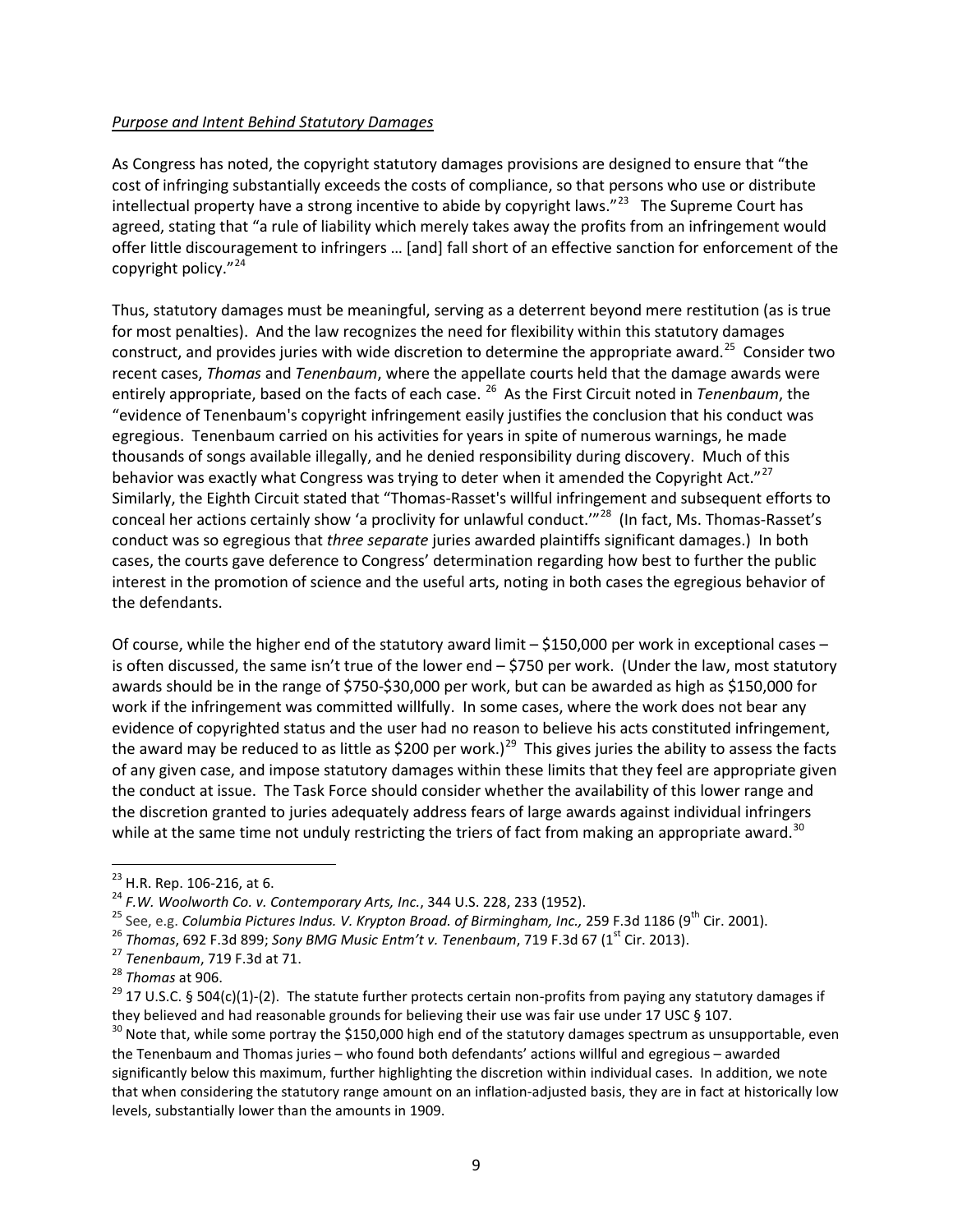## *Impact of Statutory Damages on Development of New Services*

While the threat of statutory damages has deterred some models based on infringing activity, it has not compromised development of the legitimate digital content services industry. In fact, in recent years we have seen a robust development of new digital content services in the marketplace.<sup>[31](#page-9-0)</sup>

Consider the following: In May, 2011, the LimeWire case was settled for \$105 million under a finding of willful infringement and during an ongoing trial to determine statutory damages.<sup>[32](#page-9-1)</sup> In 2012, there was a 34% increase in investment in music services over the previous year.<sup>[33](#page-9-2)</sup> In 2013, we have seen the introduction or announcement of at least the following new digital music services: iTunes Radio,  $34$  a YouTube subscription service,  $35$  Pono,  $36$  and Beats streaming music service.  $37$  As noted previously, there are now hundreds of legitimate services offering music in a variety of ways at a variety of price points.<sup>38</sup> This remarkable proliferation of innovative legitimate services would not have occurred if the imposition of statutory damages on services based on infringement truly discouraged innovation.

#### *Recalibration of Statutory Damages*

Given the notes above, we do not believe that recalibration of statutory damages is appropriate. Nonetheless, it may be appropriate at this juncture to consider some alternatives.In so doing, the Task Force should consider whether such alternatives would meet the underlying principle of deterrence. For example, would applying the traditional tort doctrine of foreseeable harm in the digital copyright arena help diminish the need for statutory damages at their current levels against some infringers?**[39](#page-9-8)** Should

<span id="page-9-0"></span> <sup>31</sup> For a general discussion of these issues, see Marks, Steven, *"Debunking the "Stifling Innovation Myth: The Music Business's Successful Transition to Digital,"* 2013 *Wis. L. Rev. Online* 21*,* available at wisconsinlawreview.org/wpcontent/files/4-Marks.pdf*.* See also Menell, Peter S., Indirect Copyright Liability and Technological Innovation. UC Berkeley Public Law Research Paper No. 1415804. Available at SSRN: http://ssrn.com/abstract=1415804 or http://dx.doi.org/10.2139/ssrn.1415804.

<span id="page-9-1"></span><sup>&</sup>lt;sup>32</sup> Sandoval, Greg, "Lime Wire settles with RIAA for \$105 million," [CNET.](http://en.wikipedia.org/wiki/CNET) May 12, 2011, available at

<span id="page-9-2"></span>[http://news.cnet.com/8301-31001\\_3-20062418-261.html.](http://news.cnet.com/8301-31001_3-20062418-261.html)<br><sup>33</sup> See Alper, Eric, "Music Investment Tops \$600 million in 2012, up 34%," December 17, 2012, available at http://www.thatericalper.com/2012/12/17/music-investment-tops

<span id="page-9-3"></span>Pham, Alex, "Apple iTunes Radio Launching Sept. 18, Called 'Pure Dose of Awesomeness," Billboard, September 10, 2013, available a[t http://www.billboard.com/biz/articles/news/5687327/apple-itunes-radio-launching-sept-18-](http://www.billboard.com/biz/articles/news/5687327/apple-itunes-radio-launching-sept-18-called-pure-dose-of-awesomeness)<br>called-pure-dose-of-awesomeness.

<span id="page-9-4"></span><sup>&</sup>lt;sup>35</sup> Sisario, Ben, "*YouTube Said to Introduce Paid Service for Music,*" New York Times, October 24, 2013, available at http://www.nytimes.com/2013/10/25/business/media/youtube-said-to-introduce-paid-music-service.html.

<span id="page-9-5"></span><sup>&</sup>lt;sup>36</sup> See Pelly, Jenn, "Neil Young's Digital Music Service to Launch in 2014," PitchFork, September 5, 2013, available at [http://pitchfork.com/news/52163-neil-youngs-digital-music-service-to-launch-in-2014/. 37](http://pitchfork.com/news/52163-neil-youngs-digital-music-service-to-launch-in-2014/) Bookwalter, J., "*Beats Confirms Steaming Music Service on the Way,*" MacLife, October 10, 2013, available at

<span id="page-9-6"></span>[http://www.maclife.com/article/news/beats\\_confirms\\_streaming\\_music\\_service\\_way.](http://www.maclife.com/article/news/beats_confirms_streaming_music_service_way) <sup>38</sup> Se[e www.whymusicmatters.com](http://www.whymusicmatters.com/) for a **[**non-exhaustive**]** list of authorized digital music services in the United

<span id="page-9-7"></span>States.

<span id="page-9-8"></span><sup>&</sup>lt;sup>39</sup> At least one commentator has suggested that the proper analysis for copyright infringement should be one based on traditional tort principles, stating that "until Congress itself is prepared to surmount the challenges of the digital age by legislating direct solutions geared to its challenges, we believe the traditional tort framework offers a balanced and dynamic mechanism for addressing the many challenges of adapting copyright law to new technology." Menell, Peter S. and Nimmer, David, Legal Realism in Action: Indirect Copyright Liability's Continuing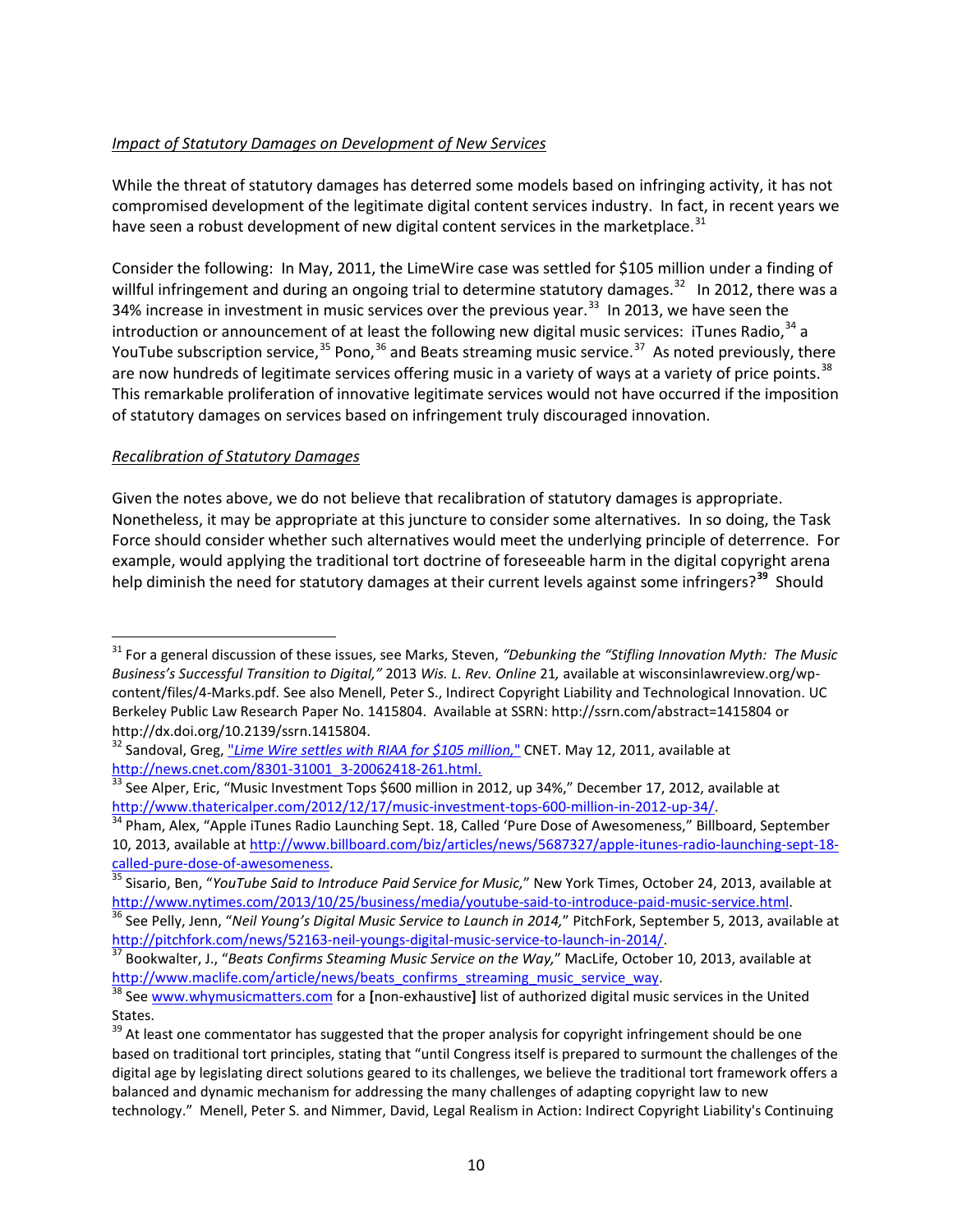those who can reasonably foresee that their digital services are likely to be used for infringing activity have an obligation to mitigate against that risk? Or, put more practically, would proactive, preventive measures to prevent digital infringement by intermediary service providers permit legitimate services to thrive and thereby lessen the need for statutory damages in certain contexts at their current levels? Any discussion of reducing statutory damages must be coupled with a discussion of alternative methods to reduce the need for their deterrent value – such as further intermediary responsibility.

Another option might be to provide guidance on additional factors that a jury may take into account in determining statutory damages in any given case. This would remind juries of the issues they should keep in mind, while granting them the flexibility they need to determine the appropriate award that meets the statutory damage objectives of deterrence, encouraging compliance with the law and restitution for the wrongdoing.

# **6. On the Government's Role in Improving the Digital Deal-Making Environment**

We appreciate the Department's discussion on creating a more robust digital deal-making environment. As we have noted, the recording industry has worked hard to build a successful digital marketplace. By the end of 2013, digital sales are expected to comprise nearly two-thirds of industry revenues. That is largely based on the phenomenal growth of resources that enable digital deal making, including comprehensive content identification and rights ownership mechanisms. Digital databases provide businesses and users with direct access to works and their owners, and standards such as the ISRC (International Standard Recording Code), the ISWC (International Standard Work Code), and DDEX (Digital Data Exchange) help to accurately identify the works, the parties involved in the creation of the works, their owners, and communications to simplify the digital supply chain for music.

Along with our music publishing counterparts (National Music Publishers' Association or NMPA), we are working to facilitate a marketplace for "micro-licensing." The fact that so many businesses and individuals use music to enhance their products, their services and their events further illustrates the fundamental value of music. What kinds of ancillary uses are possibly under consideration? For example, the wedding videographer who wants to include music in his videos or the company that wants to use music in presentations at corporate retreats. Many of these businesses want licenses, but it is not always practical or simple to secure them. Technology now makes it more feasible develop platforms to secure licenses. We and NMPA recently issued a formal Request for Information (RFI) to companies who can help us develop and offer such a micro-licensing platform.

All of these initiatives reflect the recognition of our role in building a digital marketplace that reaches its full potential. Various music industry leaders can only do so much on their own, however, and we welcome the Task Force's inquiry into whether the Government has a role in building on these offerings. For example, the Government is in a unique position to encourage and promote the adoption of standards to identify and act on information concerning identity of the work, permissions granted with the work, and limitations expressed with the work. Practically, the Government could collect ISWC and ISRC numbers for sound recordings as part of copyright registrations to help build awareness and adoption of these standards. The Government could also possibly assist with funding the widespread awareness, adoption, use and maintenance of ISRC and other industry-developed standard identifiers; with the development of other technological standards to express permissions granted and limitations

 $\overline{\phantom{a}}$ 

Tort Framework and Sony's De Facto Demise (February 28, 2007). UCLA Law Review, Vol. 55, p. 143, 2007. Available at SSRN[: http://ssrn.com/abstract=966380.](http://ssrn.com/abstract=966380)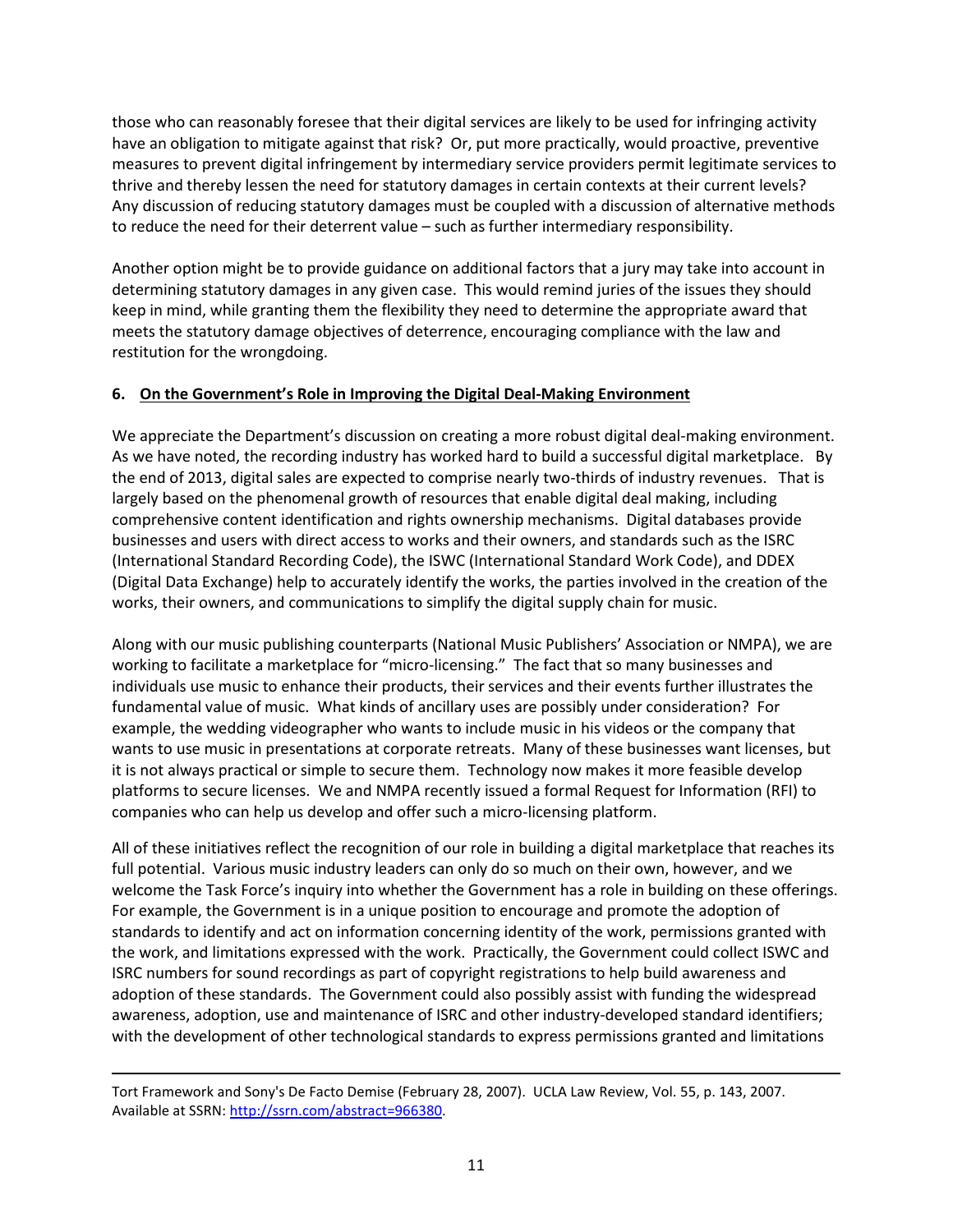reserved with respect to a given work; and with enforcement of rights, with due regard for applicable law.

Finally, while the opportunities for consumers to access music digitally have grown exponentially, there are certainly impediments to a smooth transition to the various consumer demands for innovative, digital engagement with music. The Task Force may want to explore whether limited antitrust exemptions would further facilitate and encourage deal making for digital music services in a manner that promotes innovation and preserves competition, especially for services that require use of most or all of the music repertoire to be successful and for further technical standards to help the flow across the digital supply chain. Congress has made such accommodations in other industries critical to our economy and culture, and it may be useful to consider such an exception here.<sup>[40](#page-11-0)</sup> Facilitating such collaboration among music companies and their distribution partners would permit digital music services to become more nimble in adapting to changes in piracy, consumer demand and new technologies, and to provide for more legal innovation in this space.

<span id="page-11-0"></span><sup>40</sup>Consider the following examples:

- Congress has repeatedly stepped in to recognize the special conditions facing those involved in feeding America and the importance of preserving the family farm, as reflected in the exemptions for agricultural cooperatives ( 7 U.S.C. § 291- 292 and 15 U.S.C. § 17) and for Agricultural marketing agreements (7 U.S.C. §§ 608b-608c). See also 7 U.S.C. § 852 and 15 U.S.C. §§ 521-22 (Fisherman's Collective Marketing Act). These laws generally permit producers of agricultural or aquatic products to cooperatively market their products without violating the antitrust laws.
- The Newspaper Preservation Act, 15 U.S.C. §§ 1801–04 ("NPA"), helped publishers deal with changing economic conditions that threaten the continued viability of daily papers. The NPA permits two competing newspapers to petition the federal government to form a joint-operating agreement to permit the companies to essentially unify all aspects of their operations except editorial functions, if one of the two newspapers can show that it is a newspaper. The goal of the NPA is to safeguard independent voices in markets that are can no longer support dueling daily newspapers.
- The Department of Justice (DOJ) expressed support for the Associated Press (AP) proposal to develop and operate a voluntary news registry to facilitate licensing and online distribution of news content. The DOJ noted that this registry would not likely reduce completion among news content owners and could bring pro-competitive benefits to the content owners and content users. See [http://www.justice.gov/atr/public/press\\_releases/2010/257316.htm](http://www.justice.gov/atr/public/press_releases/2010/257316.htm) and [http://www.justice.gov/atr/public/busreview/257318.htm.](http://www.justice.gov/atr/public/busreview/257318.htm)
- The Supreme Court recognized an exemption from the antitrust laws for baseball because of its special role in the country's culture, noting baseball was an "amusement" and organizing games among independent clubs and related activities were not "interstate commerce." See Federal Baseball Club v. National League (259 U.S. 200, 1922). In a similar vein, Congress passed the Sports Broadcasting Act of 1961, as amended, (15 U.S.C. §§ 1291–95), which provides that federal antitrust laws do not apply to either (i) any agreements transferring broadcasting rights made by professional football, baseball, basketball or hockey leagues nor (ii) to the merger of two professional football leagues.